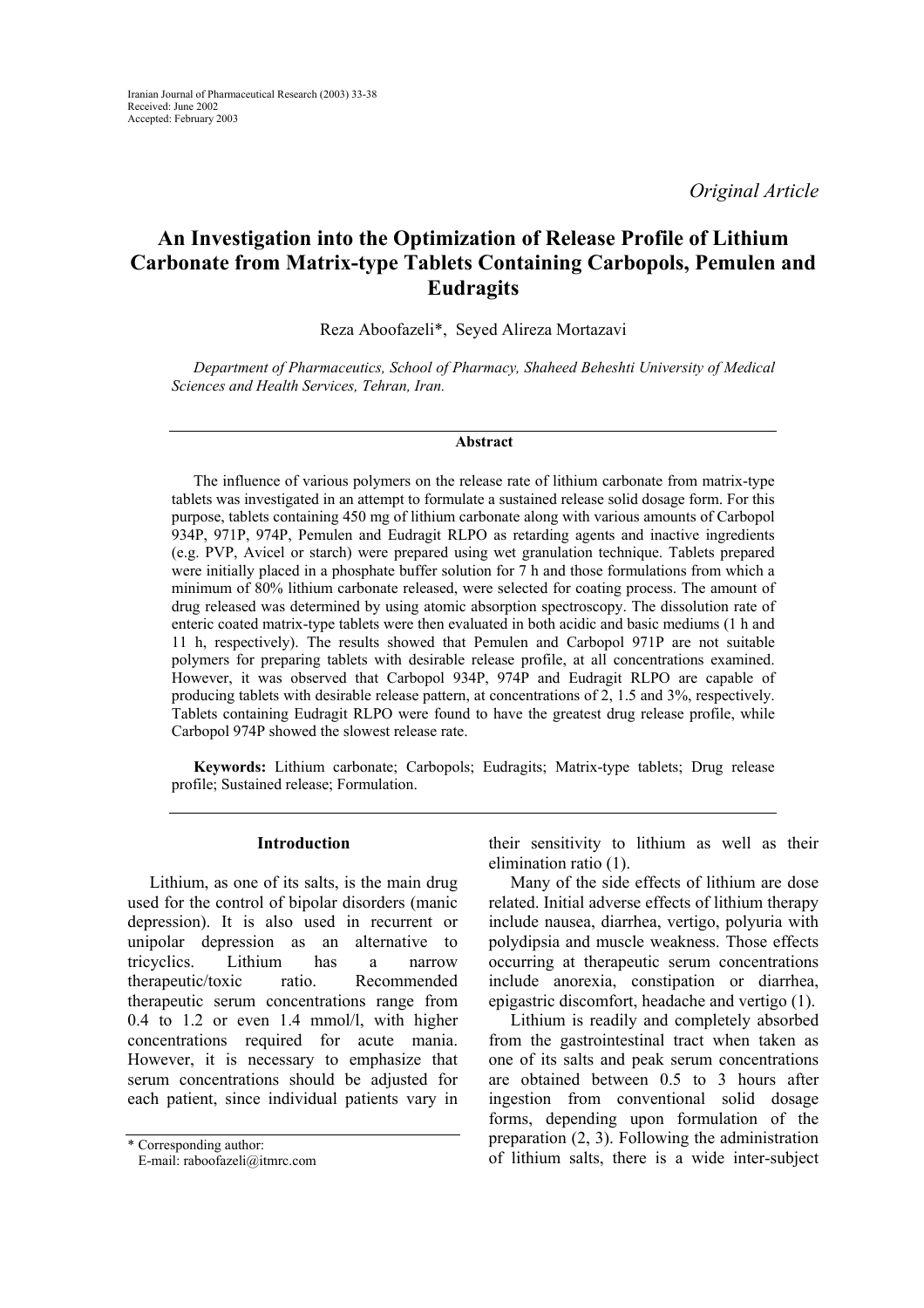variation between both the serum concentrations obtained following a given dose, and between those required for therapeutic effect. On the other hand, there is only a narrow margin between therapeutic and toxic plasma concentration of lithium. Therefore, individual titration of lithium dosage is essential to ensure constant appropriate concentrations for the patient involved (1).

Incorporation of lithium salts within matrices containing a suitable polymer can provide a sustained release formulation, capable of controlling the release rate of the drug over an extended period of time and producing a desirable blood serum level with little or no fluctuation, which in turn lead to a decrease in the occurrence of drug toxicity. In this investigation, attempts were made to formulate a sustained release dosage form of lithium carbonate with an optimum release pattern, using various Carbopols, Pemulen and Eudragit RPLO as retarding polymers. In the first step, various formulations were prepared and characterized from the physico-chemical point of view. In the second step, the appropriate formulations were selected for coating stage and finally the dissolution behavior and release kinetics of coated tablets were evaluated.

#### **Experimental**

#### **Materials**

Lithium carbonate powder, monobasic potassium phosphate, dibasic sodium phosphate, hydrochloric acid, ethyl alcohol and acetone were all purchased from Merck Chemical Company (Germany). Various Carbopols, including Carbopol 934P (C934P), Carbopol 971P (C971P), Carbopol 974P (C974P) and Pemulen were obtained from B.F. Goodrich Company (UK). Eudragit RLPO and Avicel pH 101 were gifted by Akbarieh

Company (Iran). Magnesium stearate, polyvinyl pyrrolidone (PVP) and corn starch were obtained as gifts by Tolidarou Pharmaceutical Company (Iran). Diethyl phthalate (DEP) and cellulose acetate phthalate (CAP) were gifted by Hakim Pharmaceutical Company (Iran).

## **Methods**

## *Construction of calibration curves*

Calibration curve of lithium carbonate in a pH 6.8 phosphate buffer was constructed by preparing standard solutions containing 0.5, 1.0, 1.5, 2.0, 2.5 and 3.0 mg/l lithium carbonate. The absorbance of these solutions was determined at 671 nm, using atomic absorption spectroscopy. The calibration curve was found to be linear over the concentration range of  $0.5 - 3.0$  mg/l, and hence was used to determine the amount of lithium carbonate released from tablet matrices.

Calibration curve of the drug in an acidic medium (0.1 N HCl) was also constructed by preparing standard solutions containing 0.5, 1.0 and 1.5 mg/l of drug, followed by the determination of absorbance, using atomic absorption spectroscopy. A linear relationship was obtained over the concentration range studied.

#### *Preparation of matrix-type tablets*

Matrix-type tablets containing 450 mg of lithium carbonate along with various amounts of Carbopols, Eudragit RLPO and inactive ingredients (such as PVP, Avicel and microfine cellulose) were prepared by the wet granulation technique. In the first step, active and inactive ingredients (except magnesium stearate) were weighed and screened through a 60-mesh sieve. Required materials were then combined and the mixtures wetted by ethyl alcohol and then granulated using a laboratory granulator

| <b>Table 1.</b> Composition (%) of lithium carbonate matrix-type sustained release tablet formulations, prepared by wet granulation technique. |       |        |    |  |      |  |   |  |     |  |          |     |  |                                                                                     |    |  |
|------------------------------------------------------------------------------------------------------------------------------------------------|-------|--------|----|--|------|--|---|--|-----|--|----------|-----|--|-------------------------------------------------------------------------------------|----|--|
| Formulation                                                                                                                                    |       |        |    |  |      |  |   |  |     |  |          |     |  |                                                                                     |    |  |
| <b>Series</b>                                                                                                                                  | C934P | Avicel |    |  |      |  |   |  |     |  |          |     |  | PVP C974P Avicel PVP Starch C971P Avicel PVP Pemulen Avicel PVP Eudragit Avicel PVP |    |  |
|                                                                                                                                                |       |        |    |  |      |  |   |  |     |  |          |     |  | <b>RLPO</b>                                                                         |    |  |
|                                                                                                                                                |       |        |    |  |      |  |   |  |     |  |          |     |  |                                                                                     |    |  |
|                                                                                                                                                |       | 10     |    |  |      |  |   |  | 10  |  | $\Delta$ | 10  |  | 4                                                                                   | 10 |  |
|                                                                                                                                                |       |        |    |  |      |  | - |  | 15  |  |          |     |  |                                                                                     |    |  |
|                                                                                                                                                |       |        |    |  |      |  |   |  | 15  |  |          |     |  |                                                                                     |    |  |
| 5                                                                                                                                              |       | 15     |    |  |      |  |   |  | 15  |  |          |     |  |                                                                                     | 19 |  |
| 6                                                                                                                                              |       | 19.5   |    |  | 19.5 |  | - |  | 195 |  |          | 195 |  |                                                                                     |    |  |
|                                                                                                                                                |       | 19.5   |    |  | 14.5 |  |   |  | 1.5 |  |          | 20  |  |                                                                                     |    |  |
|                                                                                                                                                |       | 19.5   | ** |  | 20   |  |   |  |     |  |          |     |  |                                                                                     |    |  |

\* In formulation A7, water was used as granulating solvent.

\*\* Gelatin was used instead of PVP.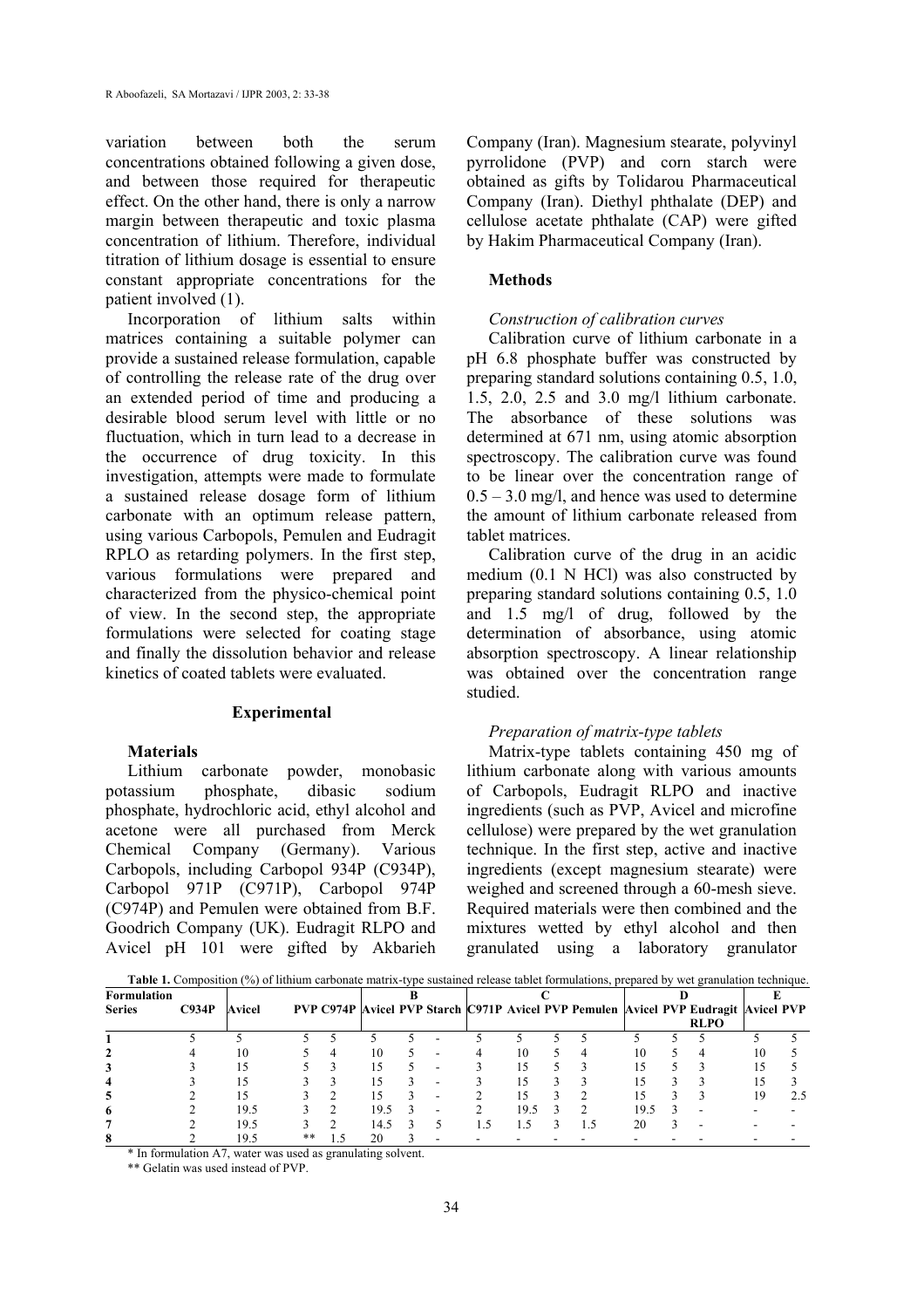equipped with a 1.25 mm sieve. Granules obtained were then screened through a 14-mesh sieve and dried at room temperature for 24 h. Finally, dried granules were passed through a 14-mesh and then a 60-mesh sieve and following the addition of a given amount of magnesium stearate, they were compressed into tablets.

## *Assay*

Assay of prepared tablets was performed according to the monograph of lithium carbonate extended release tablets in United Stated Pharmacopeia XXIII (4).

## *Coating of matrix-type tablets*

In order to prepare the coating solution, solvent (acetone–ethyl alcohol mixture) and polymer (CAP) were mixed in a beaker and stirred until a clear solution was obtained. Plasticizer (DEP) was then added to the solution, while stirring. Tablets were placed in a laboratory coating pan, positioned at a specific angle. The coating solution was sprayed on the tablets, while the heated air was directed into the pan and onto the tablet bed surface.

## *Dissolution test*

The amount of lithium carbonate released from various tablet formulations was determined using a USP apparatus I (rotating basket) dissolution tester, set at 100 rpm and a temperature of  $37 \pm 0.5$ °C (4). Dissolution test was performed in both acidic and basic media. In this study, tablets were placed initially in 900 mL of a pH 1.5 hydrochloric acid solution for about 1 h and 5 ml samples were taken after 0.5 and 1 h, while the volume of the dissolution medium was kept constant by replacing it with equal volumes of fresh solution. After 1 h, the dissolution medium was completely removed and replaced with 900 ml of pH 6.8 phosphate buffer solution and samples (5 ml) were removed in predetermined

**Table 2.** Results of quality control tests carried out on lithium carbonate matrix-type sustained release tablets containing Carbopols, Eudragit RLPO or Pemulen, prepared by wet granulation technique .

| Formulation    | <b>Hardness</b> | Friability             | Weight variation (%) | Max. drug released after 7 h |  |  |
|----------------|-----------------|------------------------|----------------------|------------------------------|--|--|
|                | $(Kp)$ (n=10)   | $(\frac{9}{6})$ (n=10) | $(n=10)$             | (%)                          |  |  |
| A1             | $9.2 \pm 0.3$   | 0.11                   | $2.53 \pm 0.20$      | $58.20 \pm 1.29$             |  |  |
| A2             | $8.9\pm0.5$     | 0.20                   | $2.61 \pm 0.17$      | $64.06 \pm 1.71$             |  |  |
| A3             | $9.1 \pm 0.4$   | 0.22                   | $3.01 \pm 0.11$      | $67.81 \pm 1.13$             |  |  |
| A4             | $8.7 \pm 0.2$   | 0.25                   | $3.51 \pm 0.31$      | $71.93 \pm 2.01$             |  |  |
| A5             | $8.5 \pm 0.2$   | 0.25                   | $2.67 \pm 0.19$      | $76.15 \pm 1.89$             |  |  |
| A <sub>6</sub> | $7.1 \pm 0.3$   | 0.38                   | $2.54 \pm 0.09$      | $87.26 \pm 1.01$             |  |  |
| A7             | $7.5 \pm 0.2$   | 0.29                   | $3.76 \pm 0.11$      | $88.11 \pm 1.92$             |  |  |
| A8             | $7.3 \pm 0.2$   | 0.32                   | $2.16 \pm 0.06$      | $91.45 \pm 0.60$             |  |  |
| B1             | $10.5 \pm 0.4$  | 0.09                   | $2.58 \pm 0.10$      | $61.17 \pm 1.20$             |  |  |
| B2             | $10.0 \pm 0.3$  | 0.15                   | $2.64 \pm 0.09$      | $65.44 \pm 1.73$             |  |  |
| B <sub>3</sub> | $9.6 \pm 0.4$   | 0.20                   | $2.63 \pm 0.15$      | $67.05 \pm 1.97$             |  |  |
| <b>B4</b>      | $8.5 \pm 0.5$   | 0.27                   | $3.30 \pm 0.32$      | $70.21 \pm 3.19$             |  |  |
| B <sub>5</sub> | $8.5 \pm 0.5$   | 0.27                   | $2.81 \pm 0.09$      | $71.53 \pm 2.21$             |  |  |
| <b>B6</b>      | $7.5 \pm 0.4$   | 0.19                   | $2.44 \pm 0.07$      | $73.78 \pm 1.00$             |  |  |
| B7             | $6.0 \pm 0.1$   | 0.35                   | $3.04 \pm 0.22$      | $60.91 \pm 3.01$             |  |  |
| ${\bf B}8$     | $6.5 \pm 0.2$   | 0.23                   | $2.38 \pm 0.07$      | $81.01 \pm 0.96$             |  |  |
| C1             | $10.7\pm0.6$    | 0.17                   | $2.31 \pm 0.04$      | $41.22 \pm 0.81$             |  |  |
| C <sub>2</sub> | $10.4 \pm 0.5$  | 0.16                   | $2.20 \pm 0.04$      | $42.57 \pm 1.01$             |  |  |
| C <sub>3</sub> | $9.4 \pm 0.4$   | 0.24                   | $2.34 \pm 0.10$      | $47.19 \pm 0.50$             |  |  |
| C4             | $7.8 \pm 0.4$   | 0.33                   | $2.66 \pm 0.09$      | $51.10 \pm 1.66$             |  |  |
| C <sub>5</sub> | $5.5 \pm 0.3$   | 0.36                   | $2.58 \pm 0.20$      | $55.81 \pm 2.31$             |  |  |
| C6             | $5.7 \pm 0.2$   | 0.36                   | $2.49 \pm 0.05$      | $62.00 \pm 1.19$             |  |  |
| C7             | $6.0 \pm 0.3$   | 0.40                   | $2.23 \pm 0.15$      | $68.11 \pm 1.70$             |  |  |
| D1             | $10.7 \pm 0.5$  | 0.05                   | $2.09 \pm 0.04$      | $37.11 \pm 0.63$             |  |  |
| D2             | $10.5 \pm 0.5$  | 0.09                   | $2.16 \pm 0.04$      | $38.97 \pm 1.07$             |  |  |
| D <sub>3</sub> | $9.0 \pm 0.4$   | 0.19                   | $2.29 \pm 0.10$      | $41.81 \pm 0.76$             |  |  |
| D <sub>4</sub> | $8.1 \pm 0.3$   | 0.31                   | $2.68 \pm 0.09$      | $45.07 \pm 1.29$             |  |  |
| D <sub>5</sub> | $6.3 \pm 0.5$   | 0.38                   | $2.60 \pm 0.04$      | $53.49 \pm 2.00$             |  |  |
| D <sub>6</sub> | $4.4 \pm 0.3$   | 0.40                   | $2.34 \pm 0.07$      | $55.90 \pm 2.99$             |  |  |
| D7             | $4.3 \pm 0.3$   | 0.39                   | $2.15 \pm 0.09$      | $65.12 \pm 1.98$             |  |  |
| E1             | $11.2 \pm 0.5$  | 0.28                   | $2.04 \pm 0.05$      | $43.15 \pm 0.95$             |  |  |
| E2             | $10.5 \pm 0.5$  | 0.30                   | $2.10 \pm 0.04$      | $50.61 \pm 2.92$             |  |  |
| E3             | $9.2 \pm 0.4$   | 0.29                   | $2.50 \pm 0.09$      | $57.11 \pm 1.89$             |  |  |
| E4             | $8.3 \pm 0.4$   | 0.31                   | $2.01 \pm 0.03$      | $63.52 \pm 3.20$             |  |  |
| E <sub>5</sub> | $7.4 \pm 0.2$   | 0.35                   | $2.06 \pm 0.05$      | $95.01 \pm 2.19$             |  |  |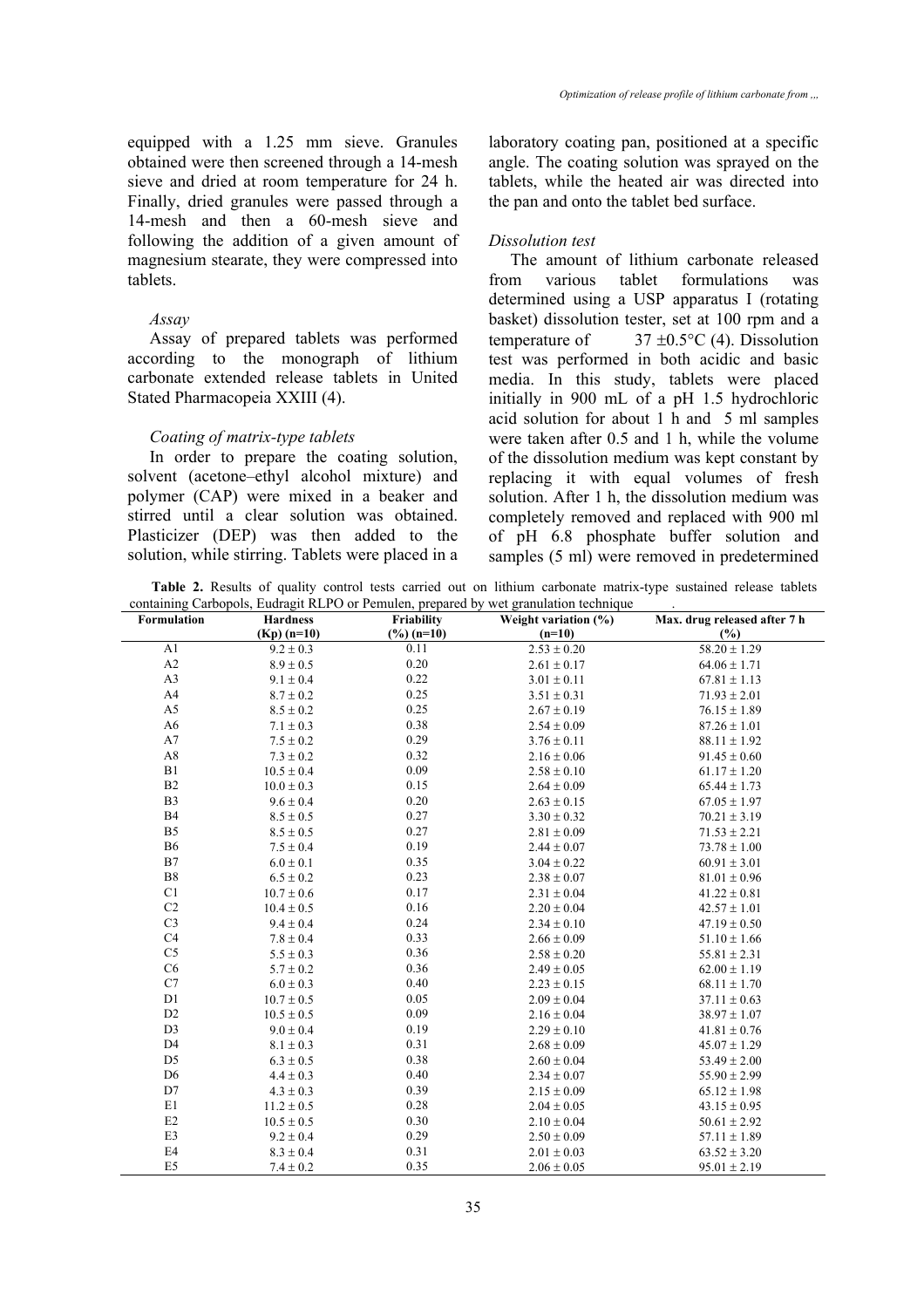intervals over 11 h. The amount of drug released in both acidic and basic media was calculated, using the corresponding calibration curves.

## **Results and Discussion**

In the past few decades, sustained release drug delivery systems have attracted a great deal of attention in pharmaceutical researches, mainly due to their therapeutic advantages. Because of the importance of lithium carbonate in the treatment of manic depression, the preparation of a sustained release dosage form could not only increase the efficacy of treatment and patient compliance, but also can produce desirable blood concentrations and decrease the incidence of adverse effects.

In this study, various Carbopols, Eudragit RLPO and Pemulen were used as retarding polymers in an attempt to formulate a sustained release matrix-type dosage form of lithium carbonate. Based on the results of preformulation studies, it was observed that tablets with desirable physical characteristics could be prepared by using the wet granulation technique, due to the improvement of flowability and compressibility of lithium carbonate granules. Table 1 shows the composition of various formulations containing lithium carbonate and different polymers and

inactive ingredients, prepared in this study. Table 2 indicates the results of physicochemical quality control tests (including friability, hardness, weight variation, assay and dissolution time) performed on the formulations mentioned in Table 1.

In order to evaluate the amount of drug released at different time intervals, attempts were made to establish an appropriate limit, based on the existing pharmacokinetic information and some adverse effects of lithium carbonate and also the physiology of the gastrointestinal tract. Diarrhea is one of the common adverse effects of lithium carbonate (5). Studies have shown that an ideal sustained release preparation should release its drug content mainly in the small intestine. Conventional tablets and capsules enter the small intestine after 3-6 h, in the presence of food (6). On the other hand, following the administration of sustained release formulations, peak concentrations are delayed and may occur between 3 to 6 h after administration (7-10). Considering the fact that absorption of lithium is rapid and complete throughout the small intestine, one could conclude that a high percentage of drug should be released from tablets after 7 h in dissolution test. Therefore, not only the peak plasma concentrations and optimum bioavailability could be achieved, but also the occurrence of



**Figure 1.** Release pattern of lithium carbonate from various coated, sustained-release matrix-type tablets in acidic and basic media (n=3).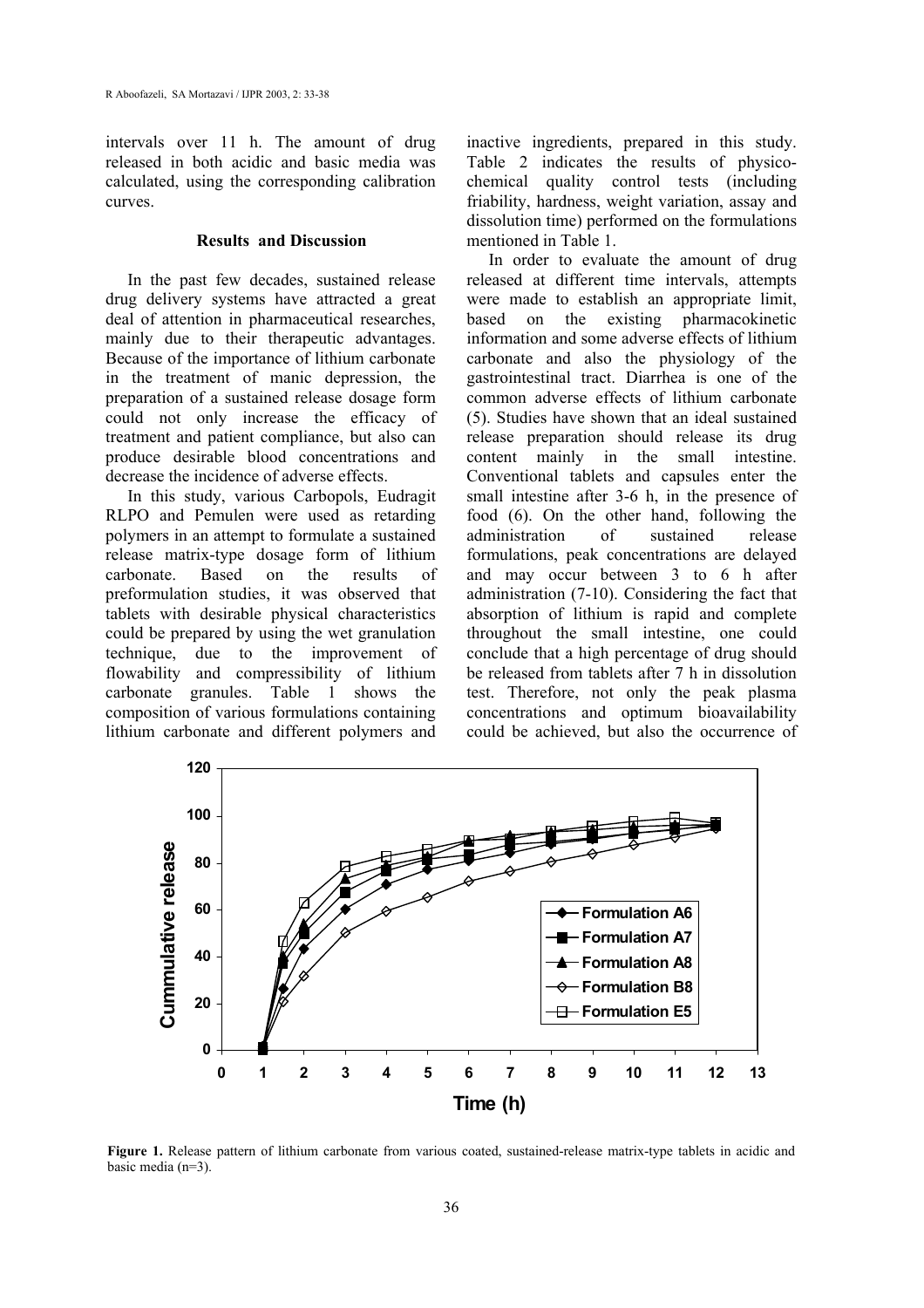**Table 3.** Dissolution time limits established for matrixtype sustained release lithium carbonate tablets.

| vype babanitea refeabe fiamam earbonate acoreas: |  |  |  |  |
|--------------------------------------------------|--|--|--|--|
| Drug released $(\% )$                            |  |  |  |  |
| Less than 50                                     |  |  |  |  |
| $40 - 70$                                        |  |  |  |  |
| $70 - 85$                                        |  |  |  |  |
| $80 - 95$                                        |  |  |  |  |
| $90 - 100$                                       |  |  |  |  |
|                                                  |  |  |  |  |

diarrhea would be prevented. Table 3 shows the release percent range of lithium carbonate for a sustained release preparation, considered in this study.

When investigating the influence of C934P on the release rate of lithium carbonate from tablet matrices, polymer concentrations ranging from 1.5 – 5% were employed. Tablets containing greater than 2% C934P were found to release their drug content relatively slow and produced an undesirable drug release profile, while a polymer concentration less than  $3\%$  was found to be suitable for producing a desirable release in the screening dissolution test, falling inside the determined limits.

When considering the effect of C974P on the release rate of lithium carbonate, polymer concentrations higher than 1.5% were observed to produce undesirable release profiles. Results have also shown that Eudragit RLPO contents between 3-5% caused relatively slow and unacceptable drug release profiles. However, by reducing the amount of polymer present within the formulation from 5 to 3%, along with an increase in Avicel content and a decrease in PVP concentration, the drug release pattern improved, in terms of the determined limits.

When Pemulen and C971P were used as the retarding agents, in all polymer concentrations examined, an undesirable and unacceptable drug release rate was observed. Overall, among the polymers investigated, C934P, C974P and Eudragit RLPO were found to be suitable for preparing matrix-type lithium carbonate tablets. As can be seen in Table 2, all preparations possessed desirable characteristics. However, since more than 80% of the drug released from formulations A6, A7, A8, B8 and E5 after 7 h,

**Table 4.** Correlation coefficients of drug release curves for enteric coated tablets, based on three kinetic models.

|                    | <b>Dissolution</b> | <b>Correlation coefficients</b> |        |         |  |  |  |
|--------------------|--------------------|---------------------------------|--------|---------|--|--|--|
| <b>Formulation</b> | Time (h)           | Zero                            | First  | Higuchi |  |  |  |
|                    |                    | order                           | order  | model   |  |  |  |
| A6                 | $0.5 - 11$         | 0.9036                          | 0.8245 | 0.9641  |  |  |  |
| A7                 | $0.5 - 11$         | 0.8850                          | 0.8299 | 0.9519  |  |  |  |
| A8                 | $0.5 - 11$         | 0.8642                          | 0.8134 | 0.9383  |  |  |  |
| B8                 | $0.5 - 11$         | 0.9481                          | 0.8688 | 0.9890  |  |  |  |
| E5                 | $0.5 - 11$         | 0.8820                          | 0.8315 | 0.9983  |  |  |  |

when placed in phosphate buffer medium, these formulations were selected for the entericcoating process.

In the final stage of this study, the amount of lithium carbonate released from enteric coated tablets was calculated over 12 h in both acidic and basic media (1 h and 11 h, respectively). Figure 1 depicts the release profiles obtained from the enteric coated tablets. The kinetic of drug release from the coated formulations was also assessed. The kinetic models evaluated were zero order, first order and Higuchi model. It should be noted that due to the presence of an acid-resistant film, the amount of the drug released after 1 h in acidic medium was negligible. Therefore, for all selected formulations. The release kinetic of drug in buffer solution was evaluated and analyzed statistically. The results obtained by assessing the drug release patterns showed that over a period of 11 h (in buffer medium), all enteric coated formulations most likely follow a Higuchi model of release. Table 4 indicates the correlation coefficients of drug release curves, calculated over 11 h, based on the abovementioned kinetic models.

In general, Carbopols when placed in an aqueous medium, form a hydrogel due to water absorption. As the thickness of this hydrogel layer increases (depending upon the amount of water absorbed), the release rate decreases (11). The formation of a hydrogel layer seems to be potentially higher for Pemulen and C971P compared to C934P and C974P, and therefore, even a reduction in the amount of polymer, did not improve the drug release profile in Pemulen and C971P-containing formulations. The addition of starch to formulation resulted in a further decrease in release rate, despite its disintegrating property. This effect could be explained by considering the fact that swelling of starch would possibly further increase the thickness of the hydrogel layer produced by Carbopols and hence, influence drug release from the matrices. It seems that Eudragit RLPO can not form a hydrogel layer around matrices, and therefore, its content was kept constant at 3% in order to prevent disintegration of tablets in the dissolution medium. A decrease in the content of PVP as well as an increase in the amount of Avicel, caused a high penetration of dissolution medium into the matrices and hence improved release profile.